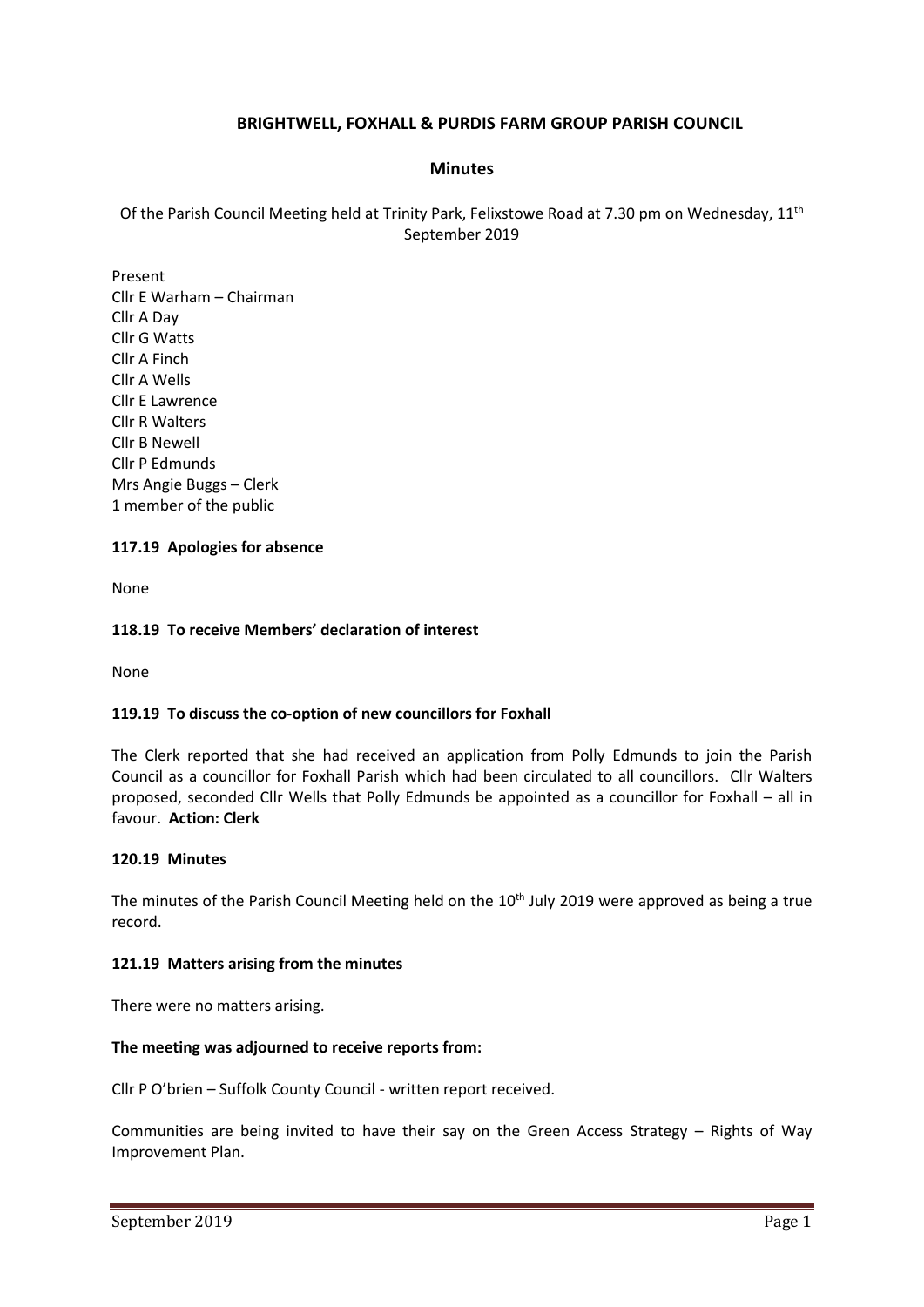The plan, which looks at rights of way access up until 2026, details why green access is so relevant to Suffolk's population and its visitors, and it focuses on how green access can benefit quality of life.

On 10<sup>th</sup> July 2010, an event was held at one of Suffolk's most sustainable business centres to celebrate the carbon reduction efforts of new 400 Suffolk and Norfolk businesses.

Lord Deben, founder of Suffolk's Creating and Greenest County partnership in 2007, was a guest speaker.

Professor Nic Bury, Professor of Environmental Toxicology at the University of Suffolk, was also a guest speaker at the event and said

"This event recognises the excellent work businesses in Suffolk are making in reducing their carbon footprint to Create the Greenest County. These organisations are inspirational and show what can be achieved. We face numerous environmental issues, widespread environmental pollution and biodiversity loss."

On the 5<sup>th</sup> July 2019, the Ipswich Northern Route Consultation began. Eleven drop-in sessions were held throughout July where members of the public could find out about the project and speak with the team.

The three potential routes for a new east/west link between the A12 and A14 corridors are:

- An inner corridor from Martlesham to Claydon
- A middle corridor from Woodbridge to
- An outer corridor from Melton to the A140 near Needham Market.

The consultation information and questionnaire are available at [www.ipswichnorthernroute.org.uk](http://www.ipswichnorthernroute.org.uk/) and the consultation will run until Friday, 13<sup>th</sup> September 2019.

I attended a meeting in Woodbridge on 22<sup>nd</sup> August run by the Campaign to STOP the Ipswich Northern Route. Dan Poulter spoke and the two leaders of the campaign.

I am against this ill thought out proposal which appears to be solely to cure the hold ups /accidents associated with the Orwell Bridge. A simple solution, presented by many voices, is to place high barriers along the bridge or to stop high vehicles using when there is a high wind!

I had a phone call from Paul Geater (EADT) to tell me the news that Gladman Development had withdrawn their proposal for 2,700 houses between Purdis and Bucklesham. He asked for my reaction and I am pleased that he quoted 'I just hope this withdrawal is for good – and that it is not something that comes back to the council again in a different form'.

Local budget available.

Cllr E Thompson – East Suffolk Council – no report received.

Cllr C Blundell – East Suffolk Council – no report received.

Councillors requested the Clerk to write to East Suffolk District Councillors stating they would appreciate confirmation or otherwise of their intention to attend our meetings and would also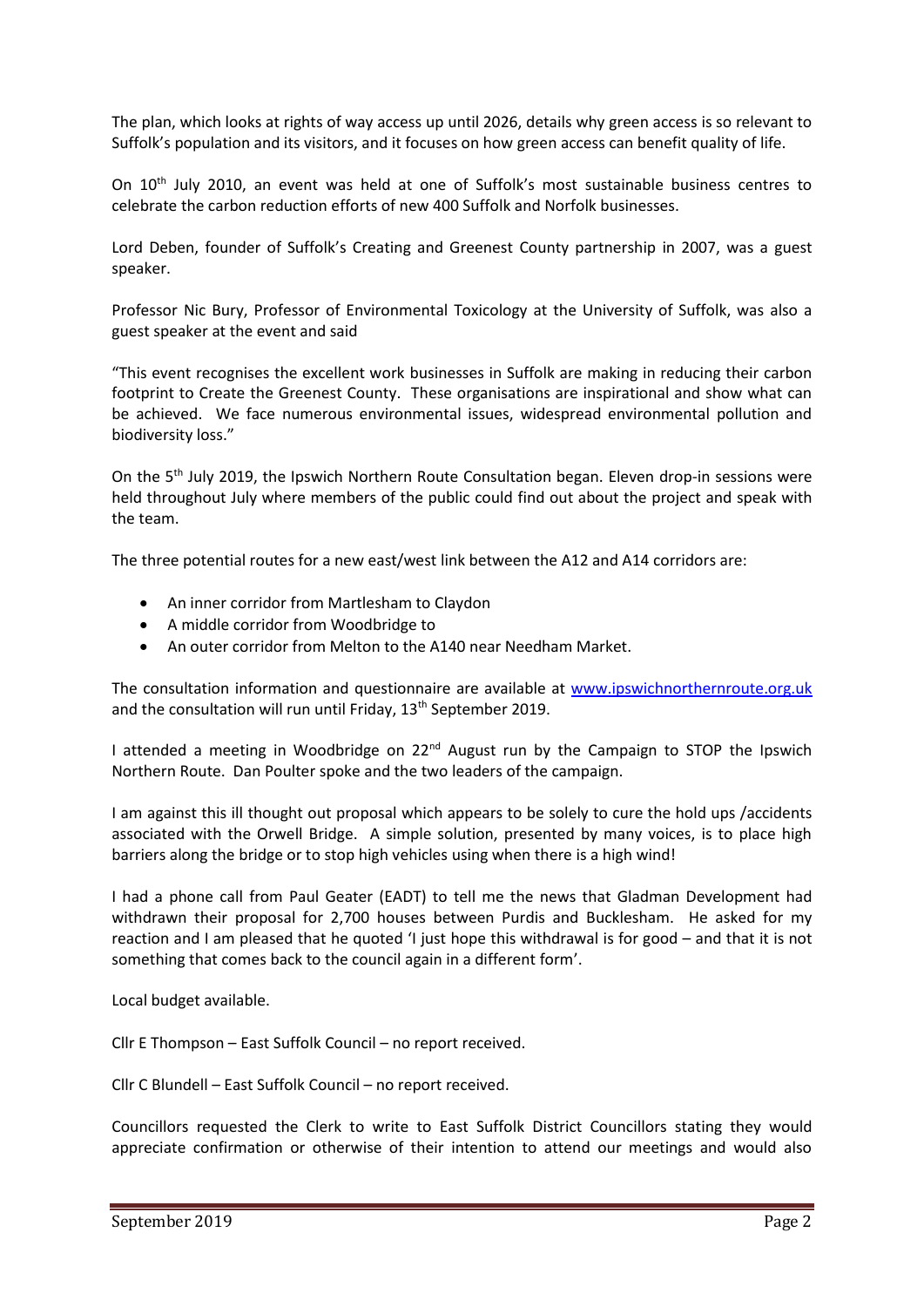appreciate a written report just as Patricia does and their predecessor did, whether or not they attend. **Action: Clerk**

#### Questions

- 1. When will the bus shelter be installed adjacent to the Golf Club on Bucklesham Road? Cllr Walters reported that the shelter is ready for the engineer to start erecting it. Cllr Walters stated he would contact Suffolk County Council again. **Action: Cllr Walters**
- 2. The Foxhall Road / Bell Lane / Monument Farm Lane Crossroads is surrounded by saplings. It was agreed that the Clerk should write to Kesgrave Parish Council to investigate as it is in Kesgrave Parish. **Action: Clerk**
- 3. The Parish Council discussed with the resident shooting in the Foxhall area.

The meeting was re-convened

#### **122.19 Planning**

a. General

DC/19/2233/FUL 168 Bucklesham Road Purdis Farm – Reconstruction of conservatory to create a larger garden room to rear of property. East Suffolk Council – approved.

DC/19/2442/FUL 188 Bucklesham Road Purdis Farm – Single storey side extension to provide wetroom facilities. East Suffolk Council – approved.

DC/19/0992/OUT The Bungalow High Trees Foxhall – Demolition of building and erection of new two storey dwelling. East Suffolk Council – Refused.

DC/19/2244/FUL Lynestone 57 Woodrush Road Purdis Farm – To build a brick wall with iron work, around the perimeter of the front garden. East Suffolk Council – Refused. Cllr Lawrence reported that the footings have already been put in.

DC/19/2817/FUL Pinetrees Purdis Farm Lane Purdis Farm – Demolition of existing bungalow, construction of 4 new dwellings and associated garages, parking, access and landscaping. East Suffolk Council – Refused.

DC/19/3424/AGO Woodhouse Woodhouse Lane Foxhall – Prior notification – new agricultural storage/workshop building.Cllr Watts reported that the application does not need formal planning permission, but the farmer needs to inform the Planning Officer. We cannot object to this application because the farmer can develop the land if it is for agricultural use.

b. Sizewell 'C'

Cllr Watts reported that the consultation document had been circulated but no comments have been received. Councillors discussed the options and Cllr Watts said the Parish Council may wish to make comments before the next meeting. **Action: Cllr Watts / Clerk**

c. Brightwell Lakes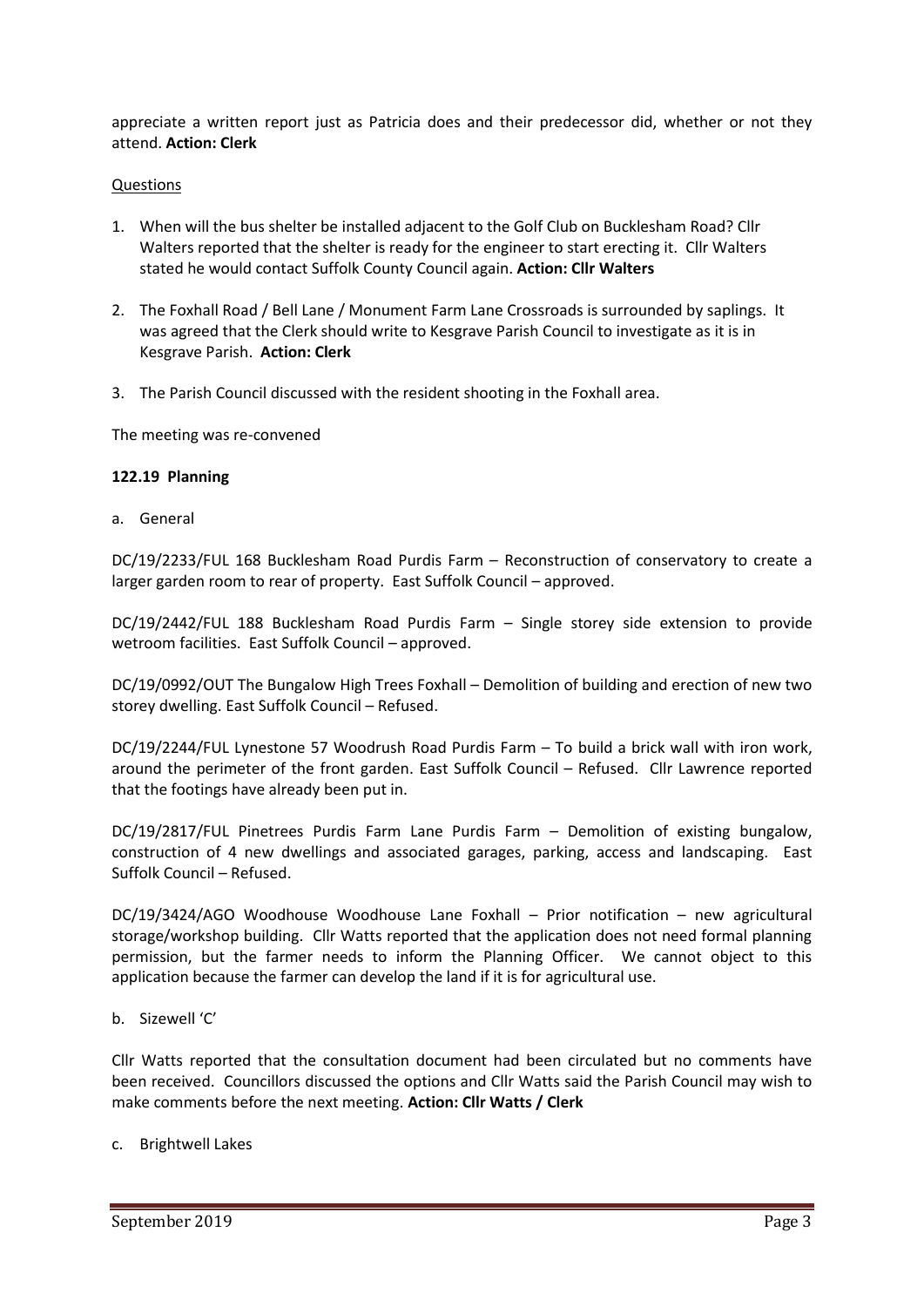Nothing to report.

d. Orwell Green Outline Planning Application No DC/19/1988/OUT

The Orwell Green planning application has been withdrawn. A report is being prepared by Ben Woolnough. Every consultee objected to the application. If Gladman put a revised application in within a year, there would be no extra charge.

### **123.19 Clerk's Report**

The purpose of this report is to update members on outstanding issues, items received after the deadline for agenda items, correspondence and action taken by the Clerk.

#### Restocking of Grit Bins

Last year, Suffolk Highways introduced a new 'Grit Bin Guidance and Application Procedure'. As part of continual service improvement, the suitability of this process has been reviewed. Taking onboard feedback received, a working group of councillors (led by Cllr Mary Evans) has assessed the current documentation and made a number of changes. A revised version of the existing form has been attached to this email for your reference.

Some notable amendments include the ability for town and parish councils to submit one application for multiple bin locations (we previously required one per site) and the introduction of a review process to evaluate any refusal decisions. It is anticipated that these changes, among others, will make it easier to request a new grit bin in the future. In addition to this, town and parish councils will now be able to request a grit bin refill (following the first restock of the season) using our online reporting tool; by plotting the location of an empty grit bin on our website's mapping system, reporters will also be able to monitor the progress of their requests.

Suffolk Highways is now restocking all grit bins in preparation for any severe weather. It is therefore important that our records are up to date so that we can identify every bin that is a) on the highway and b) needs refilling. For this reason, we would like to request your assistance in ensuring Suffolk is 'winter ready'. We ask that you please inspect all of your grit bins and plot their locations on a map, and recording whether or not they need restocking. This plan can either be hand written or produced electronically, but must be accurate enough for us to clearly identify your bin locations.

The restocking of grit bins documented within our own records will commence mid-September. It would be very helpful if you could submit your information to us before this date, so that we can ensure that all your bins are filled in preparation for the winter months. Maps and current stock levels can either be emailed directly to the Winter & Cyclical Works Team via [winterandcyclicworks@suffolkhighways.org](mailto:winterandcyclicworks@suffolkhighways.org) or sent via post, FAO the Winter & Cyclical Works Team at Phoenix House, 3 Goddard Road, Ipswich, IP1 5NP.

Councillors agreed that none of the bins in the parishes needed replenishment of stocks. Clerk to notify Suffolk County Council Highways. **Action: Clerk**

#### Sizewell C – Together Against Sizewell C

Email sent to all Parish Clerks as follows (a copy has been sent to each councillor)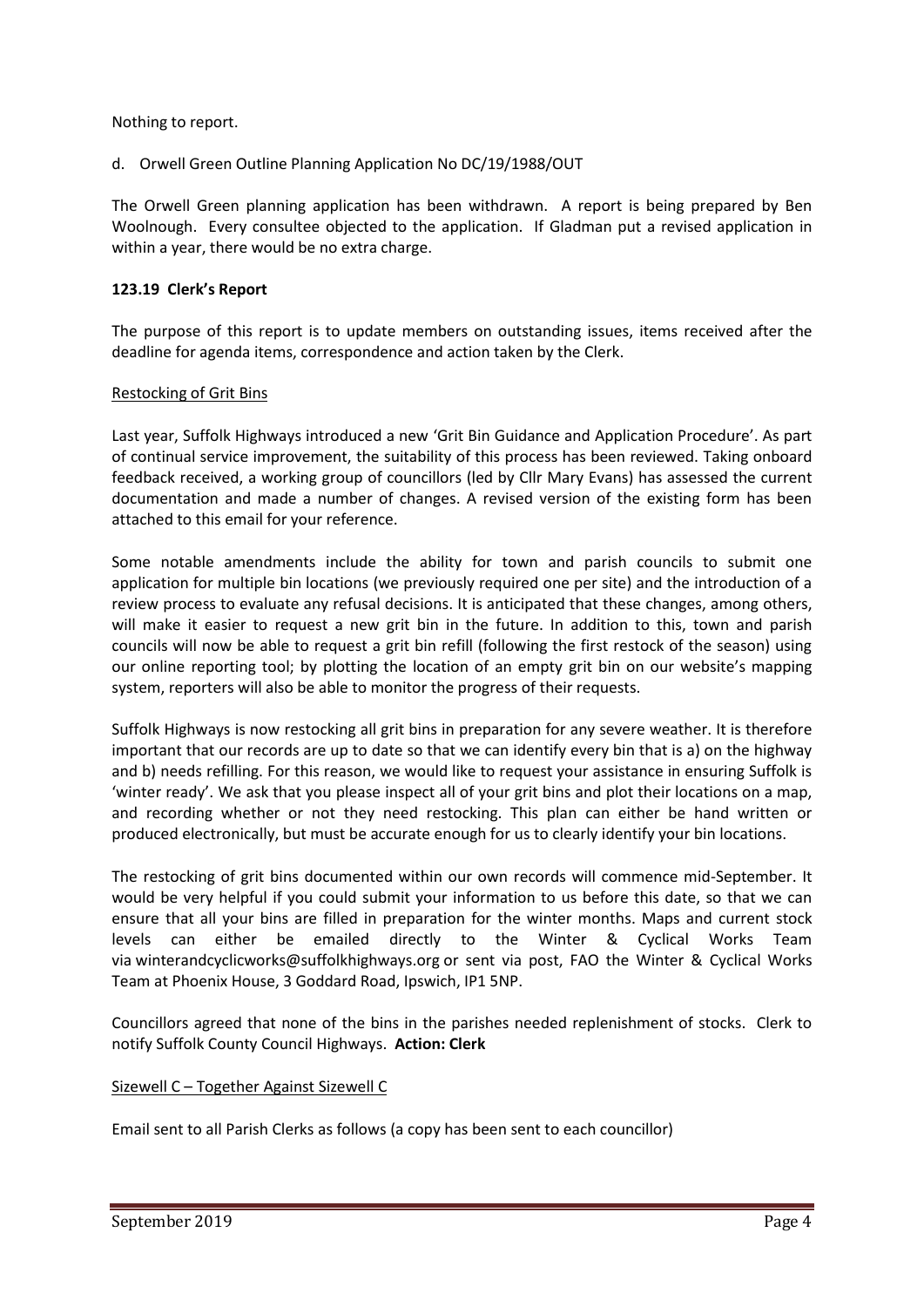Together Against Sizewell C request that you forward a copy of this email on to each of the council members. Should you require a pdf copy of the documents below or paper copies then please let me know.

Together Against Sizewell C have arranged for the screening of "The French Nuclear Trap", a film produced by Patrick Benquet, which examines the background behind EDF's decision to embark on the projects to build twin nuclear reactors at Sizewell, Suffolk and Hinkley Point, Somerset. Sizewell C would be the largest development project that may ever possibly occur in Suffolk and because of its impact on residents, farms, businesses, designated landscapes, marine environment, water levels, mains water, protected species and flora and fauna generally, TASC feel that all aspects of this development should be robustly examined. TASC would welcome your attendance at this free event, details of which you will find in the flyer below.

TASC Chairman, Pete Wilkinson, will introduce the film. He recently had a letter published in the East Anglia Daily Times setting out some of our concerns with the proposed Sizewell C construction project. In case you missed this letter I have replicated it below and would appreciate if you could read and consider the issues raised.

TASC are aware that there are still so many unanswered questions about the Sizewell C project, despite the fact we are into EDF's fourth consultation, so would be happy to arrange for a TASC representative to speak at one of your council meetings. Please let me know if you would like to take up this offer so we can make the appropriate arrangements.

## **124.19 VAS Sign**

Cllr Finch reported that he would be moving the VAS to a new location shortly and will be auditing the data. **Action: Cllr Finch**

## **125.19 To discuss the CIL receipts allocated to Foxhall because of the Straight Road development**

Cllr Day reported that he had a meeting last week with Suffolk County Council Highways which had been extremely helpful. Straight Road had been discussed at great length and possible options had been considered. SCC Highways have suggested putting in a 24/7 speed camera close to the Hollies development to monitor the speed of traffic. The cost of the monitoring would be £350.00. Cllr Warham proposed, seconded Cllr Finch that the Parish Council agree a budget of £350.00 to cover the cost of the monitoring – all in favour. **Action: Clerk**

David Chenery has suggested that it would be possible to formalise the passing places; two north bound and two south bound. The passing places would be tarmacked but the cost would be between £5,000 and £8,000. It had been suggested that Cllr Patricia O'brien has a highways budget where some money could be available.

# **126.19 Cameras Straight Road Foxhall**

Cllr Walters said he had caught two men fly tipping tyres into the river. He had challenged them and requested that they remove the tyres which they did.

# **127.19 To discuss installing defibrillators**

The Clerk reported that she had contact J Sainsburys regarding a defibrillator on the outside of the store however they already have a defibrillator inside the store therefore they did not feel